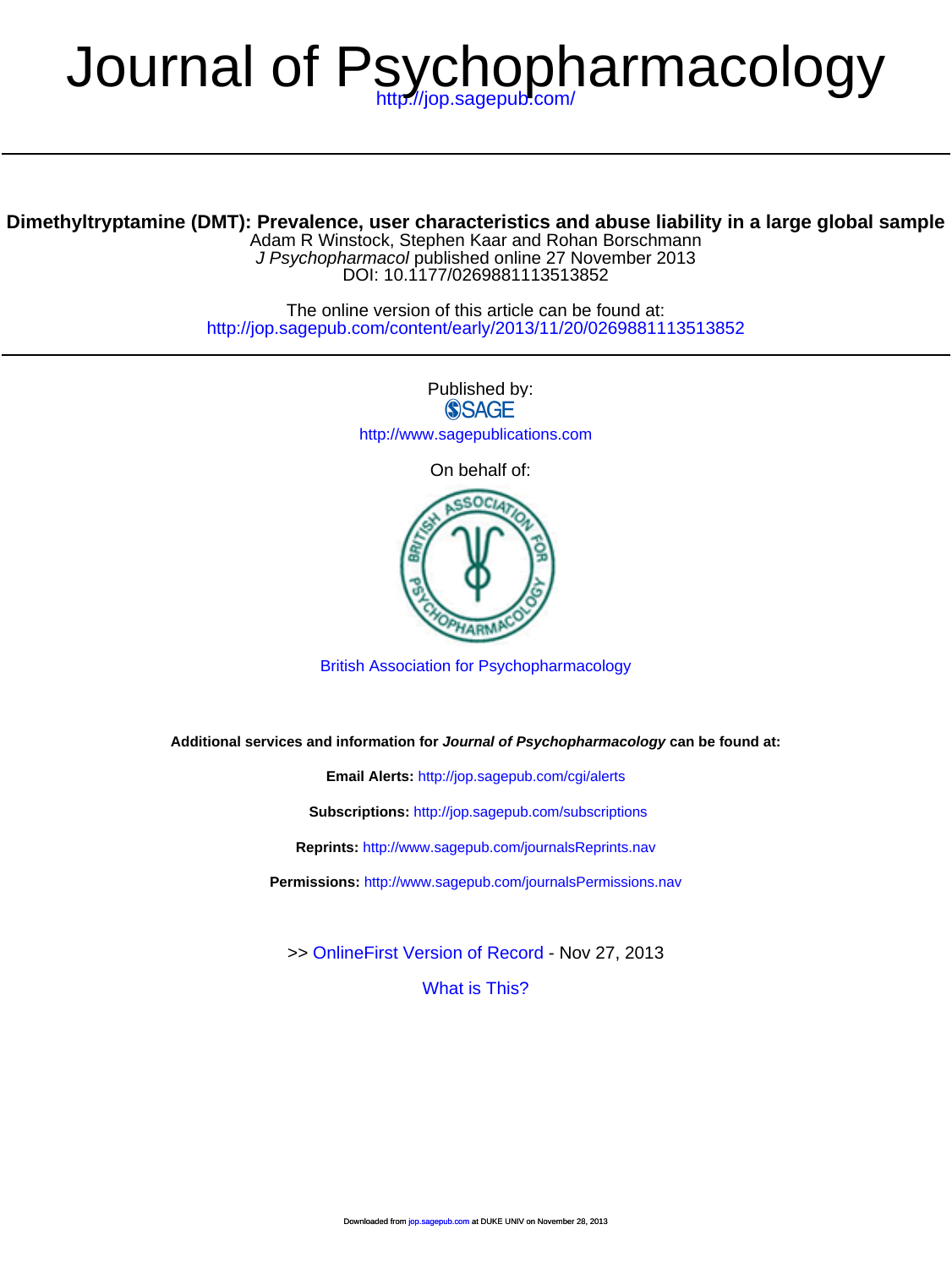# **Dimethyltryptamine (DMT): Prevalence, user characteristics and abuse liability in a large global sample**

# **Adam R Winstock1, Stephen Kaar2, and Rohan Borschmann3**



Journal of Psychopharmacology  $0(0)$  1–6 © The Author(s) 2013 Reprints and permissions: sagepub.co.uk/journalsPermissions.nav DOI: 10.1177/0269881113513852 jop.sagepub.com **SSAGE** 

#### **Abstract**

This paper presents original research on prevalence, user characteristics and effect profile of N,N-dimethyltryptamine (DMT), a potent hallucinogenic which acts primarily through the serotonergic system. Data were obtained from the Global Drug Survey (an anonymous online survey of people, many of whom have used drugs) conducted between November and December 2012 with 22,289 responses. Lifetime prevalence of DMT use was 8.9% (*n*=1980) and past year prevalence use was 5.0% (*n*=1123). We explored the effect profile of DMT in 472 participants who identified DMT as the last new drug they had tried for the first time and compared it with ratings provided by other respondents on psilocybin (magic mushrooms), LSD and ketamine. DMT was most often smoked and offered a strong, intense, short-lived psychedelic high with relatively few negative effects or "come down". It had a larger proportion of new users compared with the other substances (24%), suggesting its popularity may increase. Overall, DMT seems to have a very desirable effect profile indicating a high abuse liability that maybe offset by a low urge to use more.

#### **Keywords**

Novel psychoactive substance, legal highs, DMT, Dimethyltryptamine, Indolealkylamine, ketamine, LSD, magic mushrooms

# **Introduction**

N,N-dimethyltryptamine (DMT) is a naturally occurring tryptamine endogenous to both the mammalian brain (Christian et al., 1977) and flora worldwide (Halpern, 2004; Shulgin and Shulgin, 1997). Manske (1931) is credited as the first to synthesize DMT but it was Szara, inspired by the discovery of DMT in a snuff used in South American religious ceremonies (Szara, 2007), who first demonstrated that DMT, when administered intramuscularly, induces visual hallucinations and illusions, distortions of spatial perception and body image, disturbances of thoughts and euphoria in humans (Szara, 1956). The first wave of clinical research followed in the 1950s and 1960s, gaining momentum with the discovery that DMT can be found in the blood and urine of normal human subjects (Franzen and Gross, 1965). Following the passage of the Controlled Substances Act 1970, research into hallucinogens waned in both the United States and Europe for many years. Strassman pioneered contemporary research into hallucinogens and DMT in the 1990s based on his belief that the profound effects on consciousness they produced warranted further exploration (Strassman, 1995). He published a number of landmark studies including detailed dose-response experiments using the Hallucinogen Rating Scale to measure subjective experiences (Strassman and Qualls, 1994). This new interest continued with the publication of *Thikal*, Shulgin's personal study into the psychopharmacological properties of the tryptamines including DMT (Shulgin and Shulgin, 1997), which describes the subjective effects of smoked and oral preparations. Recent research has suggested that its serotonergic (5HT2a) and NMDA receptor properties could inform a pharmacological model of schizophrenia (Gouzoulis-Mayfrank et al., 2005, Heekeren et al., 2008), contributing to the theory that the 5HT2a and metabotropic glutamate systems might be involved in the disturbed cortical processes found in schizophrenia (González-Maeso et al., 2008).

DMT is an indolealkylamine hallucinogen derived from the amino acid tryptophan (Hill and Thomas, 2011) that is nonselective for 5-HT receptors, with moderate to high affinity for 5-HT1 and 5-HT2 subtypes (McKenna et al, 1990) and activity as both a 5-HT substrate and uptake inhibitor. However, its agonist action at 5-HT2a, common to other indoalkylamines and phenylaklyalmines, is thought to be primarily responsible for its key psychedelic effects (Cozzi et al., 2009; Halberstadt and Geyer, 2011; Nagai et al., 2007). DMT has putative activity at sigma-1 receptors which are ubiquitous across the central nervous system (Guitart et al., 2004), though the significance of this action in mediating the hallucinogenic effects of DMT is unknown (Fontanilla et al., 2009; Halberstadt and Geyer, 2011). Oral DMT undergoes considerable first-pass metabolism effects from the *monoamine oxidase* (MAO) enzyme system, necessitating the

<sup>1</sup>Addiction CAG, South London and Maudsley NHS Trust, Southwark CDAT, 151 Blackfriars Road, London SE1 8EL. 2Global Drug Survey, London. 3Institute of Psychiatry, King's College London, London, UK

#### **Corresponding author:**

Adam R Winstock, South London and Maudsley NHS Trust, Addictions Clinical Academic Group, King's College London, Maudsley Hospital, De Crespigny Park, London, SE58AF, UK. Email: adam.winstock@kcl.ac.uk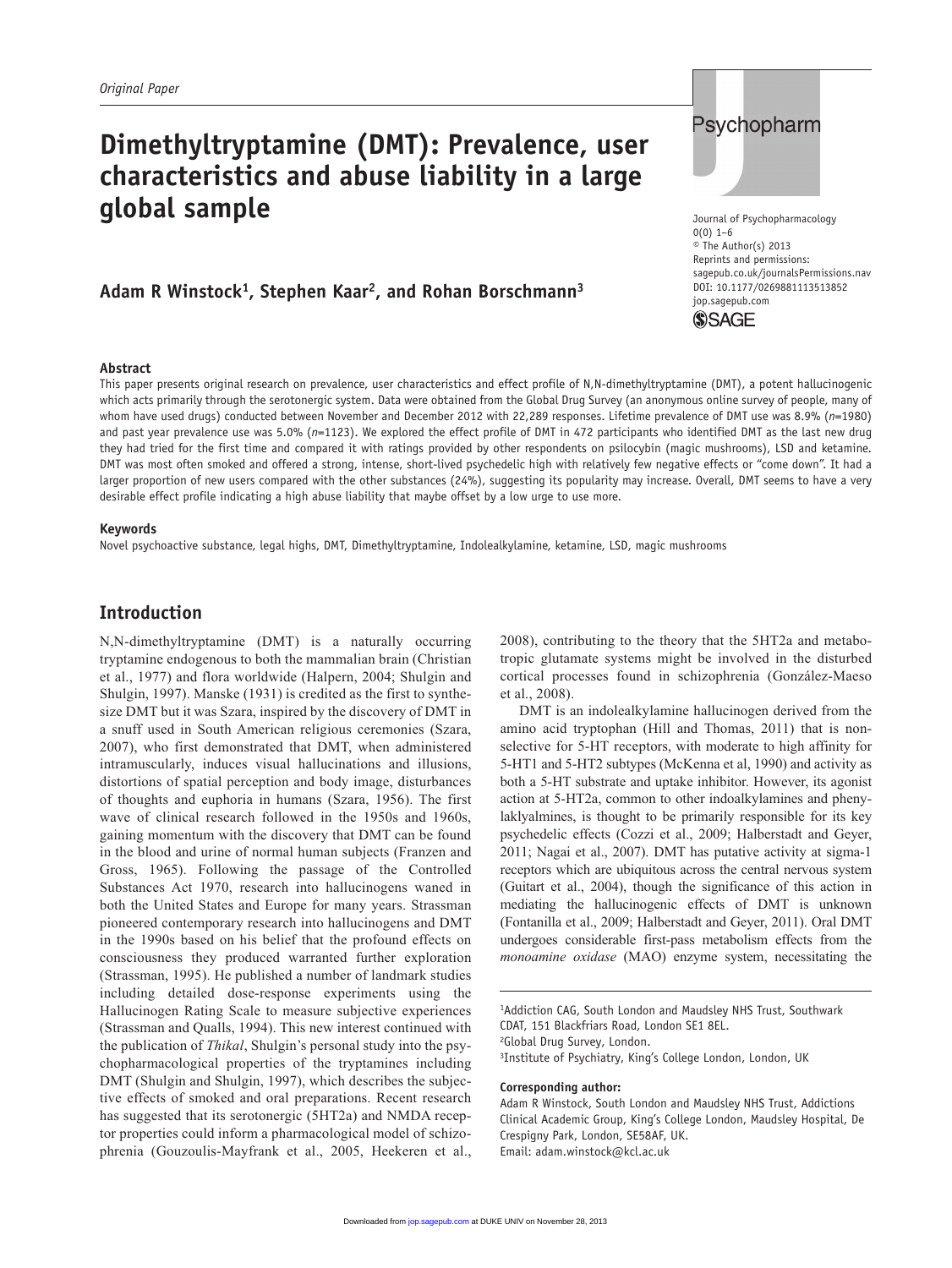|                 | Ever used? $(n, %)$ | Past year? $(n, %)$ | Past month? $(n, %)$ | Last new drug tried<br>(n, %) | Lifetime vs. last<br>new drug $(% )$ | Mean number of days<br>drug used in last<br>month |
|-----------------|---------------------|---------------------|----------------------|-------------------------------|--------------------------------------|---------------------------------------------------|
| Magic mushrooms | 9604 (43.1%)        | 3586 (16.1%)        | 1180 (5.3%)          | $1157(5.2\%)$                 | 12.0%                                | $1.8$ (SD 2.7)                                    |
| Ketamine        | 5784 (26.0%)        | 2505 (11.2%)        | 1182 (5.3%)          | 993 (4.5%)                    | 17.2%                                | $3.2$ (SD 4.1)                                    |
| LSD             | 8774 (39.4%)        | 3340 (15.0%)        | 1149 (5.2%)          | 1130 (5.1%)                   | 12.9%                                | $2.0$ (SD $2.4$ )                                 |
| <b>DMT</b>      | 1980 (8.9%)         | 1123 (5.0%)         | $363(1.6\%)$         | $472(2.1\%)$                  | 23.8%                                | $2.2$ (SD $3.4$ )                                 |

**Table 1.** Prevalence of common psychedelic substances used in total population (*n*=22,289).

Note: Lifetime vs. last new drug = the proportion of all lifetime users who report the drug as the last new drug they have tried

co-ingestion of a MAO inhibitor-containing plant, for example *Banisteriopsis caapi*, as is the practice in Ayahuasca brews (Cakic et al., 2010). More recently, ethnographic studies have reported administration via smoking as a plant mixture extract which avoids the first-pass metabolism. When smoked, a route not possible for other psychedelics, onset tends to be rapid (within a minute), with peak effect at 2–5 min and a short duration of action (20–60 min ) (Haroz and Greenberg, 2005; Shulgin and Shulgin, 1997).

DMT has been found to produce profound changes to cognition described as "deep introspection" (Riba et al., 2006) and perception, particularly in the visual, auditory and somatosensory systems, such as visual hallucinations, brief simple auditory hallucinations and bodily dissociation (Strassman and Qualls, 1994). Like other hallucinogens, it exhibits mild stimulant effects with physiological changes such as raised heart rate, blood pressure and pupil diameter (Gillin et al., 1976; Strassman and Qualls, 1994; Szara, 1956).

In the UK and USA DMT is categorized as a Class A controlled substance and Schedule 1 drug respectively. Although previous studies have explored the subjective experiences and demographic characteristics of DMT users (Cakic et al., 2010; Strassman and Qualls, 1994) no research to date has sought to determine its prevalence and comparative effect profile relative to other commonly used psychedelics within a large contemporary global population of drug users. With the recent appearance of myriad novel psychoactive substances (many with hallucinogenic properties) the current study sought to assess the prevalence and appeal of a naturally occurring drug with a long history of use, namely DMT. To better understand its abuse profile, especially in light of the recent adoption of the smoking route, we sought to compare its effect and risk profile with other commonly used psychedelic drugs LSD, magic mushrooms (psilocybin) and ketamine.

#### **Methods**

The Global Drug Survey conducts annual anonymous online surveys of drug and alcohol use in partnership with global media partners (in 2012 these were The Guardian and Mixmag in the UK and Fairfax Media in Australia) with onward promotion through media partner websites and social networking sites such as Facebook, Reddit and Twitter. The research tool and methods are based on previous work by the group conducted over the last decade. Accessing a large sentinel drug-using population in this way allows for the rapid assessment and identification of novel drugs of abuse. Our team has successfully used this methodology to identify new drugs trends before they reach the wider community (McCambridge et al., 2006; Winstock et al., 2001, 2011b). Extensive discussion of the methods used, including their utility, validity and limitations have been discussed previously (Winstock and Barratt, 2013; Winstock et al., 2001; 2011a; 2012).

## **Results**

Between November and December 2012 a total of 22,289 responses were received worldwide. This included 7360 (33.0%) respondents from the UK, 7784 (34.9%) from Australia, 3756  $(16.9\%)$  from the USA and 2164  $(9.7\%)$  from the Euro zone (using local currency as a proxy for country). Table 1 shows the reported DMT prevalence use in comparison with ketamine, LSD and magic mushrooms. As part of the methods we use to track emerging drug trends and profile their effects we sought further information on a subset of users who reported DMT as the last new drug they had tried for the first time. Of the total sample 2.1% (*n*=472) reported that DMT was the last new drug they had tried.

## **Demographic characteristics**

Table 2 compares non-DMT users with those who reported lifetime DMT use and those for whom DMT was the last new drug tried.

# *Summary of results of those for whom DMT was the "last new drug tried"*

The effect profile of DMT and other psychedelic drugs was determined by asking a number of "foot-printing" questions of users. These profiling questions were adapted from those in earlier risk profiling work carried out on mephedrone (Winstock and Marsden; 2010, Winstock et al., 2011b). Participants were asked to rank each drug against seven broad drug-effect variables on a scale from 0–10 where 10 is the maximum effect. The specific variables were pleasurable effect when high; strength of effect; negative effect when high; comedown; risk of harm when high (e.g. overdosing, or passing out); value for money; and urge to use more. Users were also asked to identify the route of use, time to onset and duration of peak effect, and nominate what the drug's predominate intoxicating effect was (e.g. stimulant, empathogenic, psychedelic, cannabis like, opioid like, other).

In order to better interpret the foot-printing effect profiling ratings we obtained regarding DMT, we also report matching foot-printing data from participants who nominated magic mushrooms, LSD or ketamine as being the last drug they had tried for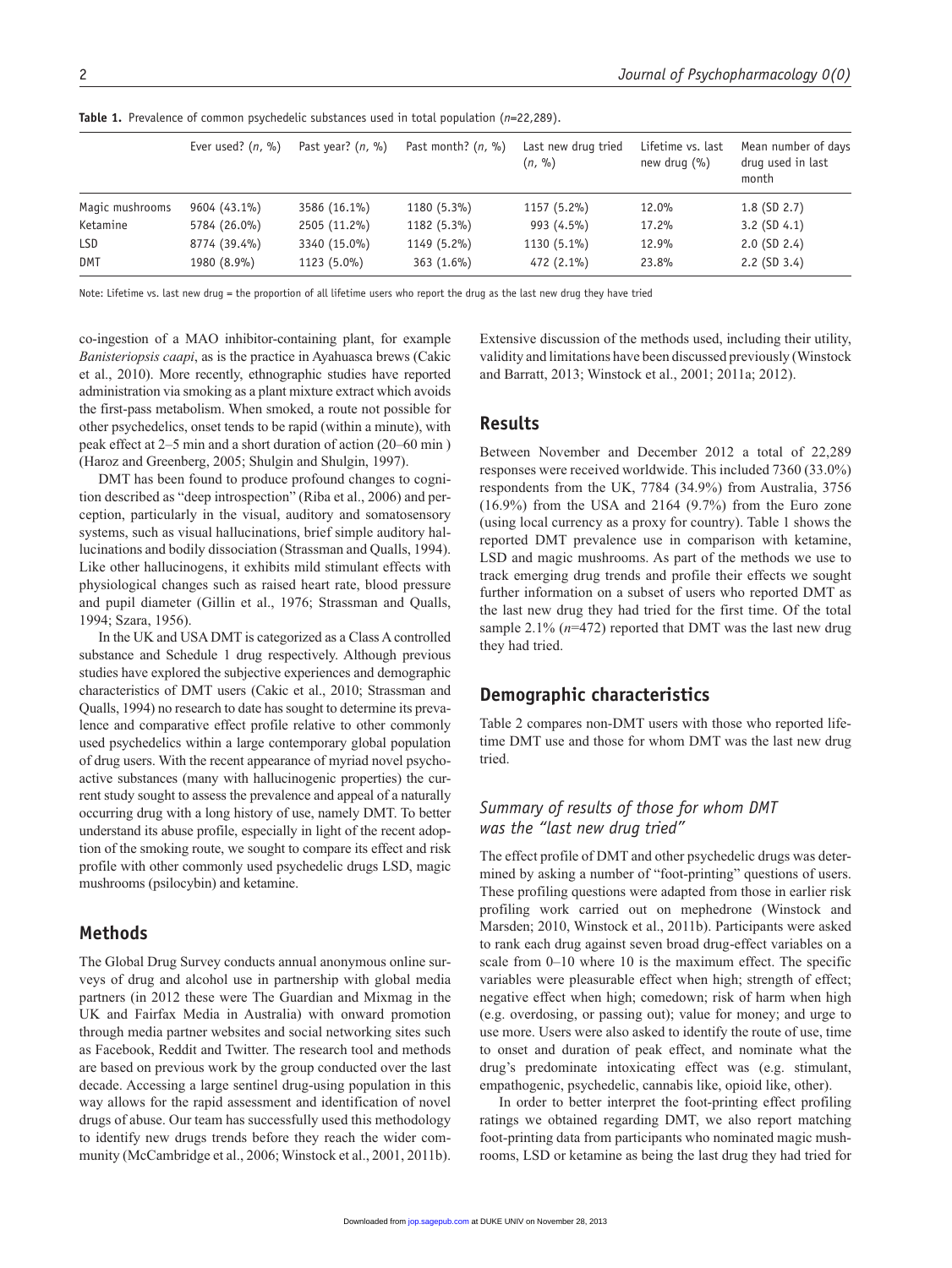|                                |                   | DMT use - lifetime<br>$(n=1980)$ | DMT - last new drug<br>$(n=472)$ | DMT - never used<br>$(n=21,817)$ | Total $(n=22, 289)$ |
|--------------------------------|-------------------|----------------------------------|----------------------------------|----------------------------------|---------------------|
| Gender                         | Male              | 1222 (61.7)                      | 374 (79.2)                       | 13,676 (62.7)                    | 14,050 (63.0)       |
|                                | Female            | 589 (29.7)                       | 75 (15.9)                        | 6344 (29.1)                      | 6419 (28.8)         |
|                                | Missing           | 169(8.5)                         | 23(4.9)                          | 1797 (8.2)                       | 1820 (8.2)          |
| Age                            | Mean (SD)         | 32.1 (12.8)                      | 28.5(10.1)                       | 31.5(12.5)                       | 31.4 (12.4)         |
| <b>Ethnicity</b>               | White             | 1731 (87.4)                      | 411 (87.1)                       | 19099 (87.5)                     | 19,510 (87.5)       |
|                                | <b>Black</b>      | 8(0.5)                           | 3(0.6)                           | 84(0.4)                          | 87(0.3)             |
|                                | Asian             | 44(2.3)                          | 8(1.6)                           | 454(2.1)                         | 462(2.1)            |
|                                | Mixed             | 62(3.1)                          | 23(4.9)                          | 689 (3.2)                        | 712(3.2)            |
|                                | <b>Other</b>      | 48 (2.5)                         | 19(4.0)                          | 587 (2.8)                        | 606(2.8)            |
|                                | <b>Missing</b>    | 87(4.4)                          | 8(1.7)                           | 904(4.1)                         | 912(4.1)            |
| Sexual orientation             | Heterosexual      | 1528 (77.2)                      | 386 (81.8)                       | 16,983 (77.8)                    | 17,369 (77.9)       |
|                                | Homosexual        | 154 (7.8)                        | 22(4.7)                          | 1595(7.3)                        | 1617(7.3)           |
|                                | <b>Bisexual</b>   | 178 (9.0)                        | 53 (11.2)                        | 1925 (8.8)                       | 1978 (8.9)          |
|                                | Prefer not to say | 31(1.6)                          | 9(1.9)                           | 429 (2.0)                        | 438 (2.0)           |
|                                | Missing           | 89 (4.5)                         | 2(0.4)                           | 885 (4.1)                        | 887 (4.0)           |
| <b>Wellbeing score</b>         | Mean (SD)         | 56.2(18.5)                       | 59.7 (13.1)                      | 56.5 (17.9)                      | 56.6 (17.9)         |
| <b>Personality disturbance</b> | SAPAS $(1-8)$     | 2.9(1.4)                         | 2.7(1.4)                         | 2.8(1.4)                         | 2.8(1.4)            |
| Working                        | Yes               | 1344 (67.9)                      | 347 (73.5)                       | 14,879 (68.2)                    | 15,226 (68.3)       |
|                                | No                | 513 (25.9)                       | 108 (22.9)                       | 5650 (25.9)                      | 5758 (25.8)         |
|                                | Missing           | 123(6.2)                         | 17(3.6)                          | 1288 (5.9)                       | 1305(5.9)           |
| Studying                       | Yes               | 709 (35.8)                       | 211(44.7)                        | 8515 (39.0)                      | 8726 (39.1)         |
|                                | No                | 1169 (59.0)                      | 253(53.6)                        | 12,280 (56.3)                    | 12,533 (56.2)       |
|                                | <b>Missing</b>    | 102(5.2)                         | 8(1.7)                           | 1022(4.7)                        | 1030(4.6)           |
| <b>Unemployed</b>              | Yes               | 482 (24.3)                       | 122 (25.8)                       | 4929 (22.6)                      | 5051 (22.7)         |
|                                | No                | 1375 (69.4)                      | 340 (72.0)                       | 15,636 (71.7)                    | 15,976 (71.7)       |
|                                | Missing           | 123(6.2)                         | 10(2.1)                          | 1252(5.7)                        | 1262 (5.7)          |

SAPAS: Standardized assessment of personality

|  | Table 3. Route of administration for DMT, ketamine, LSD and magic mushrooms. |
|--|------------------------------------------------------------------------------|
|--|------------------------------------------------------------------------------|

| Method         | DMT $(n, %)$ | Ketamine $(n, %)$ | LSD $(n, %)$ | Magic mushrooms $(n, %)$ |
|----------------|--------------|-------------------|--------------|--------------------------|
| Snort          | 10(2.1)      | 884 (89.0)        | 2(0.2)       | 2(0.2)                   |
| <b>Swallow</b> | 14(3.0)      | 90(9.1)           | 990 (87.8)   | 1030 (89.6)              |
| <b>Smoke</b>   | 435 (92.2)   | 4(0.4)            | 0(0.0)       | 7(0.6)                   |
| Inject         | 0(0.0)       | 10(1.0)           | 0(0.0)       | 1(0.1)                   |
| <b>Other</b>   | 13(2.8)      | 5(0.5)            | 136 (12.1)   | 110(9.6)                 |

the first time. The following results are therefore from a subpopulation of the 22,289 sample who listed DMT, 2.1% (*n*=472), ketamine, 4.5% (*n*=993), LSD 5.1% (*n*=1130) or magic mushrooms, 5.2% (*n*=1157) as the last new drug they had tried when completing the survey. The prevalence of lifetime psychedelic use within the DMT as last new drug tried group was considerable, with almost half (45.6%) reporting lifetime ketamine use and more than one-third reporting lifetime magic mushroom (36.9%) and LSD (33.5%) use.

The differences between routes of administration across the four substances examined are shown in Table 3. Only DMT was smoked, and ketamine was the only substance injected. For all the substances the most common source was a friend, with a drug dealer second. Figure 1 shows the reported time to peak onset for DMT, ketamine, magic mushrooms and LSD. The

reported duration of effect for each substance is displayed in Table 4 and these are represented graphically in Figure 2, along with data from the other foot-printing items. Of the four substances examined, DMT had the shortest mean duration of effect at 23.8 (SD 33.9) minutes. Like the other substances, DMT was characterized by the vast majority of users as having a psychedelic effect (see Table 4). DMT, magic mushrooms and LSD had very similar proportions of users reporting strong urges to use more (see Table 4).

## **Discussion**

This study represents the largest global study of DMT users ever conducted. The results confirm that DMT is considered by conte[mporary user](http://jop.sagepub.com/)s to be a highly potent psychedelic drug with a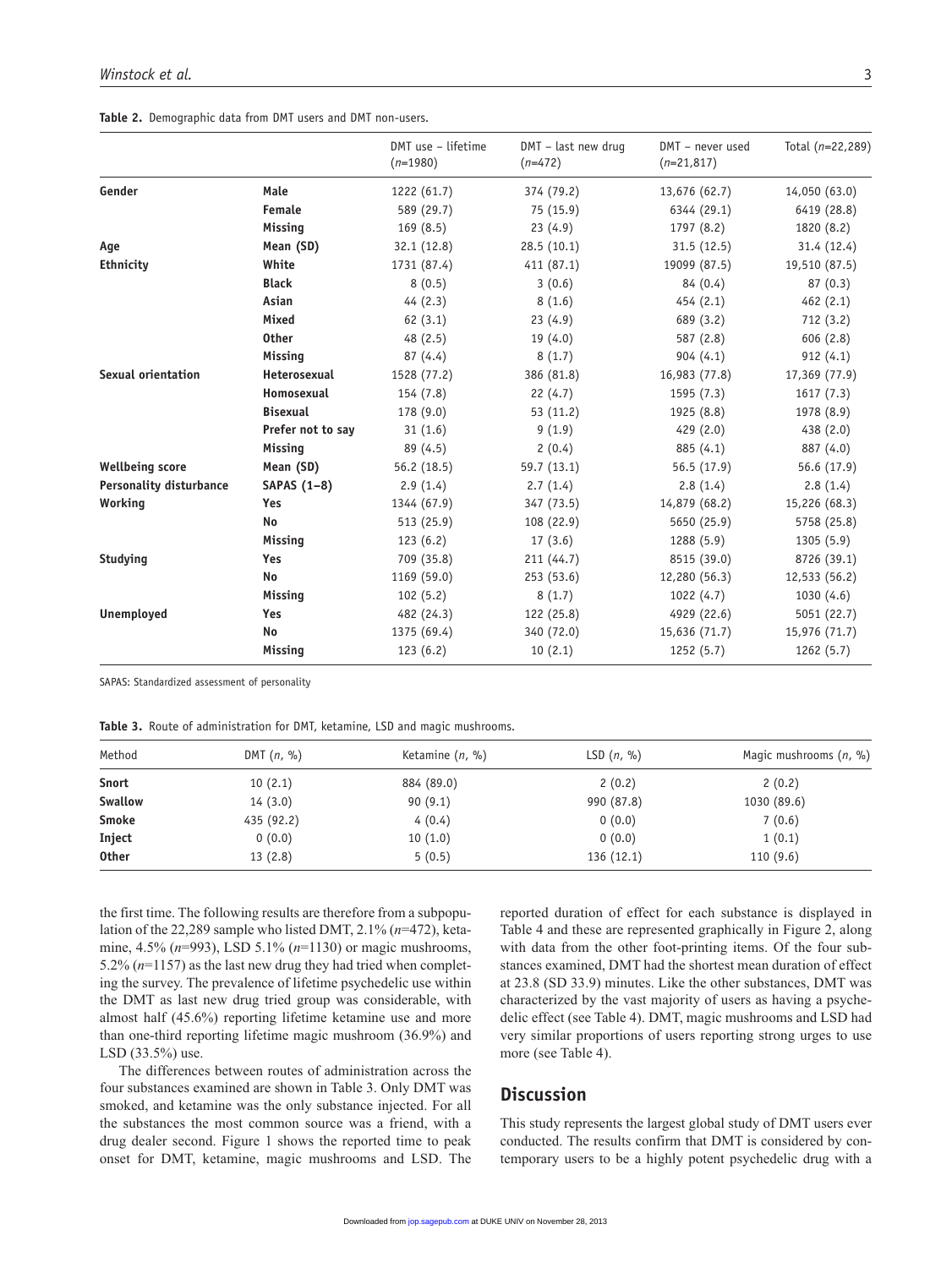| Drug feature                 | DMT (Smoked $n=435$ )<br>Mean (SD) | Ketamine (Nasal $n=884$ ) | LSD (Oral $n=1130$ ) | Magic mushroom<br>(Oral n=1030) |
|------------------------------|------------------------------------|---------------------------|----------------------|---------------------------------|
| Time to peak effect (min)    | 6.3(8.0)                           | 20.8(28.0)                | 114.1(75.7)          | 74.3 (48.6)                     |
| Duration of effect (min)     | 23.8 (33.9)                        | 112 (126.6)               | 550.2 (265.4)        | 327.5 (174.                     |
| <b>Strength of pleasure</b>  | 7.3(2.7)                           | 5.4(2.6)                  | 7.3(2.3)             | 6.8(2.6)                        |
| Strength of effect           | 8.6(2.3)                           | 7.2(2.2)                  | 7.6(2.1)             | 7.1(2.3)                        |
| Negative effects whilst high | 1.9(2.4)                           | 3.6(2.8)                  | 2.9(2.7)             | 2.9(2.8)                        |
| Urge to use more             | 1.3(2.3)                           | 3.0(3.0)                  | 1.5(2.3)             | 1.4(2.2)                        |
| Risk of harm                 | 1.1(1.8)                           | 3.2(2.9)                  | 2.1(2.6)             | 1.7(2.3)                        |
| Comedown after use           | 1.2(1.9)                           | 2.4(2.4)                  | 3.3(2.8)             | 2.1(2.4)                        |
| Value for money              | 7.5(2.8)                           | 5.7(2.9)                  | 7.7(2.6)             | 7.3(2.7)                        |

**Table 4.** Responses to foot-printing items for DMT, ketamine, LSD and magic mushrooms.



Figure 1. Percentage of users vs. reported time to peak effect for each substance.



**Figure 2.** Percentage of users vs. reported duration of effect for each substance.

desirable effect profile. The ratio of users for whom DMT was the last new drug versus those who reported lifetime DMT use was higher than ketamine, LSD and magic mushrooms, suggesting that it may be an increasingly popular substance for those seeking an alternative to traditionally available hallucinogens. Despite its rapid onset of action (attributable to the smoking route), DMT was rated as having the lowest level of negative effects when high, perhaps due to its short duration of action.

When compared with the recently popular pharmaceutical psychedelic ketamine, DMT appears to be more desirable across all effect parameters.

From a drug user's perspective, our data demonstrate that DMT possesses favourable characteristics in terms of strength of effect, pleasurability, and lack of negative effects, suggesting that DMT could have a high abuse liability. This positive effect profile may in part be due to its short duration of action permitting effective dose titration. Fortunately this short duration of action – which can be associated with a higher risk for dependence – did not appear to translate into a higher urge to use more DMT when using. In our sample, higher urge to use scores were seen for ketamine administered through the intranasal route, where dependence has been reported (Winstock et al., 2012). As with other psychedelics, a relatively mild comedown was reported following the use of DMT, negating the motivation incentive for use to relieve withdrawal. Our findings are consistent with previous research which suggests that hallucinogenic substances rarely lead to a strong urge to use more (Morgenstern et al., 1994) and have low abuse potential (Fábregas et al., 2010; Gable, 2007).

It terms of strength of effect, the majority of users rated the effect of DMT as stronger than ketamine, magic mushrooms and LSD. This is an important finding, almost certainly related to its smoking route of administration. Such potency of effect should prompt novice users to take significant care and advice when first using this drug since the rapid onset of an intense psychedelic effect may be unpleasant. That 14% of users found the effects of DMT to be different to any of the other drug classes may be explained by the limited drug use experience of a minority of respondents. The greater variation in 5-HT receptor interactions found with indolamines and indolakylamines such as DMT, which show less 5HT2a selectivity, may also be responsible for the differences in psychedelic experiences reported (Halberstadt and Geyer, 2011).

In terms of the administration of DMT, our findings support previous work (Cakic et al., 2010) that the most common method is smoking a mixture of DMT-containing constituents (92% of users). This may be due to a preference for avoiding the potential negative effects of ingesting an Ayahuasca brew, which typically leads to nausea and emesis, or simply because smoked DMT provides a more reliable and easily titratable experience. Furthermore, the inhalation route leads to the rapid onset of a strong, pleasurable psychedelic experience, demonstrated by 93% of users reporting a peak effect within 5 min, which was rated equally as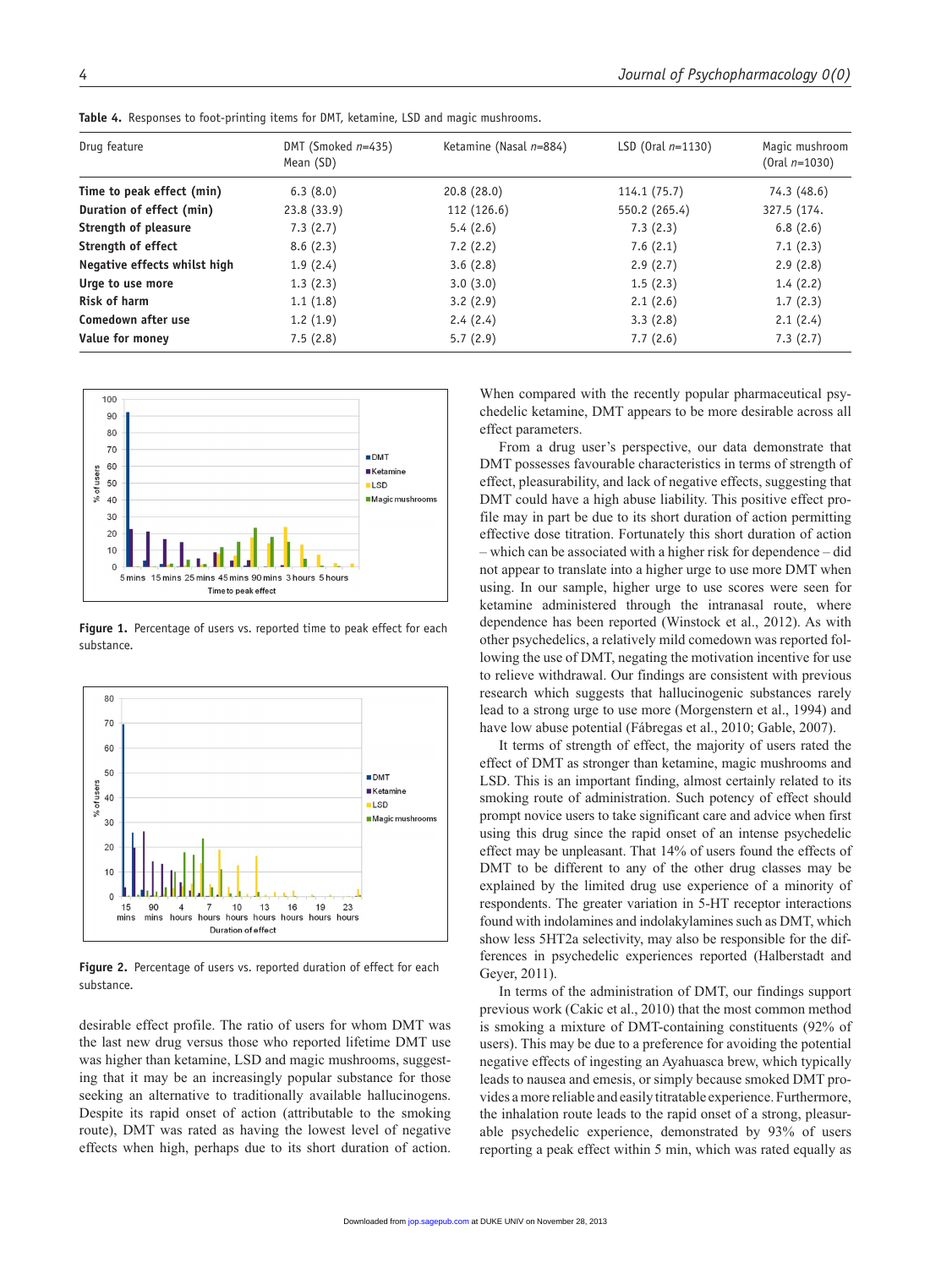pleasurable as LSD and more pleasurable than both magic mushrooms and ketamine.

The overall findings suggest DMT has a reasonable safety profile, with few users reporting significant negative effects when high or following an episode of use. Given its serotonergic activity and the potential for co-administration of an MAO inhibitor, the main risks are likely to be to be of severe serotonin syndrome. However, this risk may be negated through administration via smoking. Little is known about the lethality of DMT in humans but, extrapolating from animal data, the human LD50 is estimated to be 560 mg, which gives a safety margin of 20 when the average oral dose of DMT in Ayahuasca of 27 mg is used (Gable, 2007). When a group of experienced DMT users were asked to rate the safety of DMT, 55% reported it to be "very safe" and 38% "quite safe" (Cakic et al., 2010). The same group was asked what they felt the main risks of DMT were, to which a "bad trip" was the most common response (51%), followed by the potential for psychospiritual problems (39%) and physiological problems (26%) including respiratory irritation and burns.

In this study, the new user subpopulation was more likely to be younger, male and currently in education when compared with those with lifetime DMT use and those who have never used DMT. Whether this marks a departure from previous trends is unknown. This study is unable to comment on the context in which DMT was used, a significant factor when considering subjective experiences (Harding and Zinberg, 1984). Mainstream interest since the release of the cult film *Enter the Void* in 2009 and the 2010 documentary *DMT: The Spirit Molecule*, followed by a recent article in the influential youth magazine *Vice* featuring young people who had just smoked DMT (Barclay, 2012), will have raised public awareness. It seems unlikely that these new younger users are experiencing DMT within a spiritual ceremony or an established church environment.

Our findings need to be considered in light of some limitations. This is the largest study of DMT use ever conducted; however, given that the sample was self-nominating, the study participants may not be representative of DMT users in wider population. Although the vast majority of new DMT users were experienced users of psychedelic drugs (with 72% having tried at least one other commonly used psychedelic), the fact that our drug comparisons were not among the same group of users potentially limits the robustness of the comparison data. The findings are also limited by the nature and scope of self-reported experiences enquired about in the current study and, as in all such studies, there is no way of confirming the true composition of substance consumed. These limitations and others have been discussed at length elsewhere (McCambridge et al., 2006, Winstock et al., 2001, 2011a, 2012). Despite these potential limitations, we have previously shown that self-report studies among sentinel drug-using groups may be a valid and effective tool for describing the effect profile of novel drugs and detecting the appearance of new drugs (Winstock et al., 2002, 2011a). We accept that, when compared with traditional epidemiological criteria for a good public health surveillance system, this method has significant limitations. High levels of poly-drug use, confounding effects from other substances and recall bias are all significant issues. No information was obtained on important issues such as dose, the setting or context of use and whether individuals were experienced safety conscious users. It is an artefact of the global nature of our sample that there will be unavoidable differences in local drug markets, availability and preparation, but this was not the focus of our study. We believe, however, that our approaches can usefully guide future research as well as inform those who choose to use novel substances.

#### **Conclusions**

When compared with the common psychedelic drugs of use, the modern subjective report of DMT use from a sample of 472 new users was described as a short, intense and pleasurable experience with negligible negative effects. In this population, recruited via an online drug survey advertised in mainstream and dance music-related media, the lifetime prevalence of DMT use was 9%, making it an uncommon but important substance of global significance. Supporting findings from previous studies, DMT was typically smoked and, although it seems to have positive attributes, its potential for abuse appears to be low. Like other psychedelic substances, DMT's profound effects on consciousness may limit its appeal to the wider population and likely prevent habitual use, except in those who use it in within a religious context.

#### **Conflict of interest**

Adam R Winstock is the founder and director of the Global Drug Survey Ltd.

#### **Funding**

This research received no specific grant from any funding agency in the public, commercial, or not-for-profit sectors.

#### **References**

- Barclay J (2012) Interviews with people who just smoked DMT. Vice Magazine Online. Available at: http://www.vice.com/en\_uk/read/ interviews-with-people-who-just-smoked-dmt (accessed 8 May 2013).
- Cakic V, Potkonyak J and Marshall A (2010) Dimethyltryptamine (DMT): Subjective effects and patterns of use among Australian recreational users. *Drug Alcohol Depend* 111: 30–37.
- Christian ST, Harrison R, Quayle E, et al. (1977) The in vitro identification of dimethyltryptamine (DMT) in mammalian brain and its characterization as a possible endogenous neuroregulatory agent. *Biochem Med* 18: 164–183.
- Cozzi NV, Gopalakrishnan A, Anderson LL, et al. (2009) Dimethyltryptamine and other hallucinogenic tryptamines exhibit substrate behavior at the serotonin uptake transporter and the vesicle monoamine transporter. *J Neural Transm* 116: 1591–1599.
- Fábregas JM, González D, Fondevila S, et al. (2010) Assessment of addiction severity among ritual users of ayahuasca. *Drug Alcohol Depend* 111: 257–261.
- Fontanilla D, Johannessen M, Hajipour AR, et al. (2009) The hallucinogen N,N-dimethyltryptamine (DMT) is an endogenous sigma-1 receptor regulator. *Science* 323: 934–937.
- Franzen F and Gross H (1965) Tryptamine, N,N-dimethyltryptamine, N,N-dimethyl-5-hydroxytryptamine and 5-methoxytryptamine in human blood and urine. *Nature* 206: 1052.
- Gable RS (2007) Risk assessment of ritual use of oral dimethyltryptamine (DMT) and harmala alkaloids. *Addiction* 102: 24–34.
- Gillin JC, Kaplan J, Stillman R, et al. (1976) The psychedelic model of schizophrenia: The case of N,N-dimethyltryptamine. *Am J Psychiatry* [133: 203–](http://jop.sagepub.com/)208.